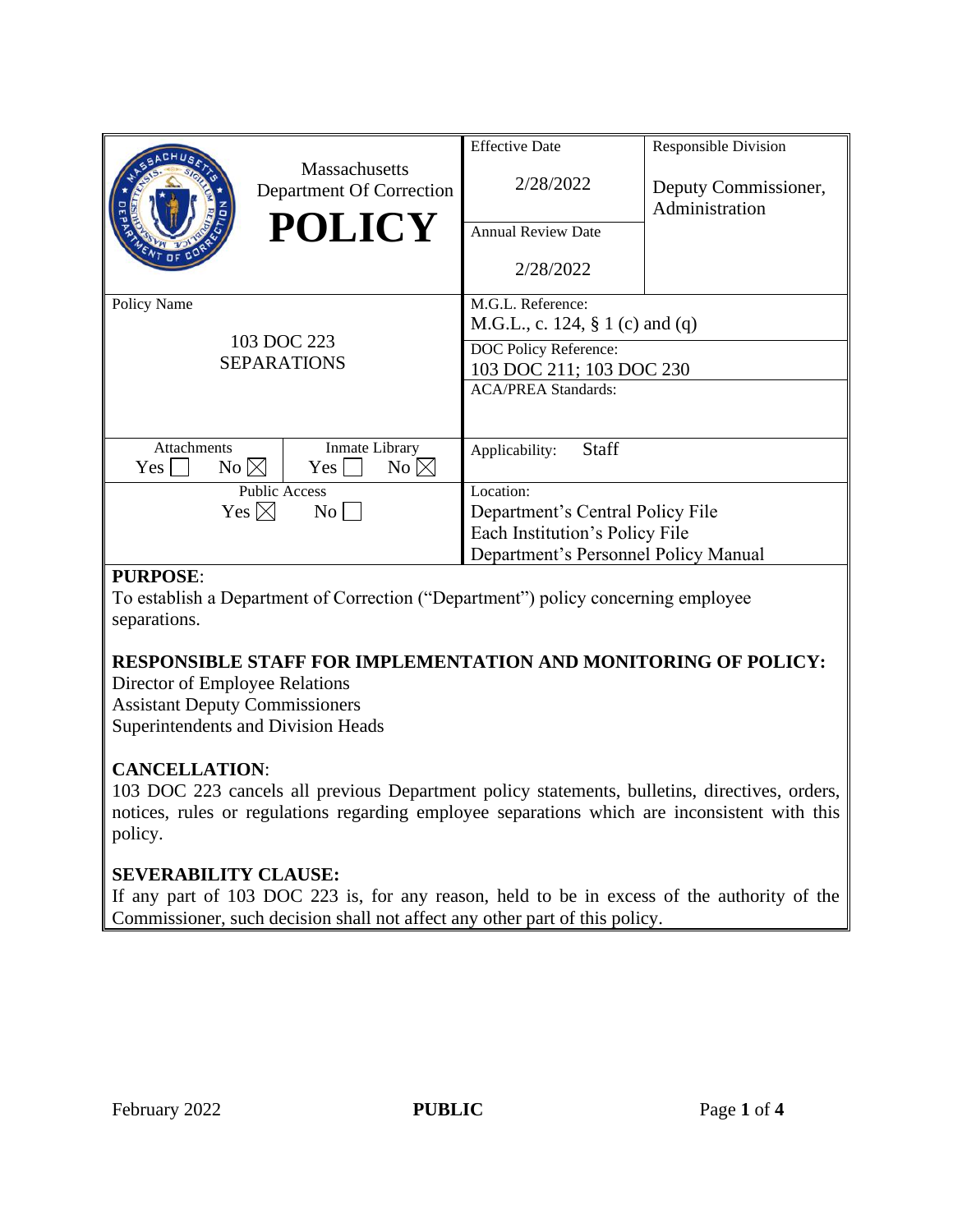## **TABLE OF CONTENTS**

| 223.01 | Definition                           | 3              |
|--------|--------------------------------------|----------------|
| 223.02 | Resignation                          | 3              |
| 223.03 | Retirement                           | 3              |
| 223.04 | Layoff                               | 3              |
| 223.05 | <b>Termination for Cause</b>         | $\overline{4}$ |
| 223.06 | <b>Return of Department Property</b> | $\overline{4}$ |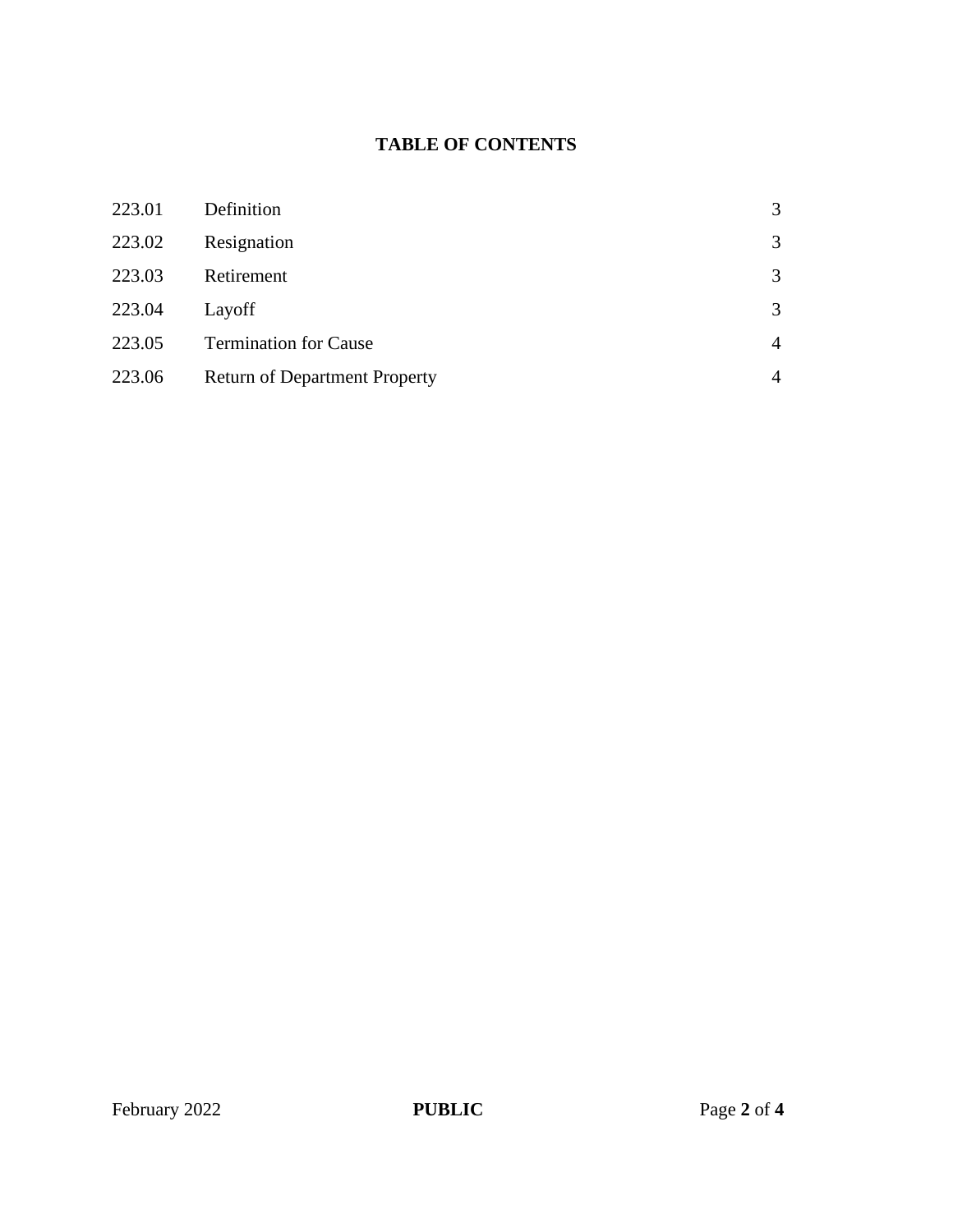#### **223.01 DEFINITION**

Employee: A full-time or regular part-time bargaining unit, managerial, or confidential employee of the Department of Correction, excluding all persons paid through other subsidiary accounts.

#### **223.02 RESIGNATION**

- A. A Department employee who intends to resign his/her/their position is required to submit a letter of resignation to his/her/their supervisor at least two (2) weeks prior to his/her/their anticipated resignation date.
- B. An employee who fails to submit a letter of resignation two (2) weeks prior to the resignation date may be discharged, unless he/she/they is granted permission to leave without said notice for sufficient reason.

#### **223.03 RETIREMENT**

- A. A Department employee that intends to retire shall first obtain the necessary retirement forms from the State Board of Retirement (SBR), One Winter Street, Boston, Massachusetts 02108. Staff members of the SBR are available to explain the employee's rights under the retirement system and answer any questions. A prospective retiree may file for retirement up to one-hundred and twenty (120) days before he/she/they plans to retire.
- B. In the case of mandatory or voluntary retirement, the SBR notifies the Department in writing of the intended date of the employee's retirement. However, in the case of a disability retirement, the SBR notifies the agency it has approved or denied the retirement of the employee. This notification also contains a request for certain information needed to finalize the employee's retirement, including the date on which the employee's name last appeared on the agency's payroll. This date is normally the date on which the SBR retires the employee.
- C. Employees are encouraged to consult 103 DOC 211, *Employee Benefits*, for additional information on retirement.

#### **223.04 LAYOFF**

A. Circumstances may arise which necessitate that the Department implement a reduction in work force plan. This would be based upon programmatic and/or financial analysis of the Department.